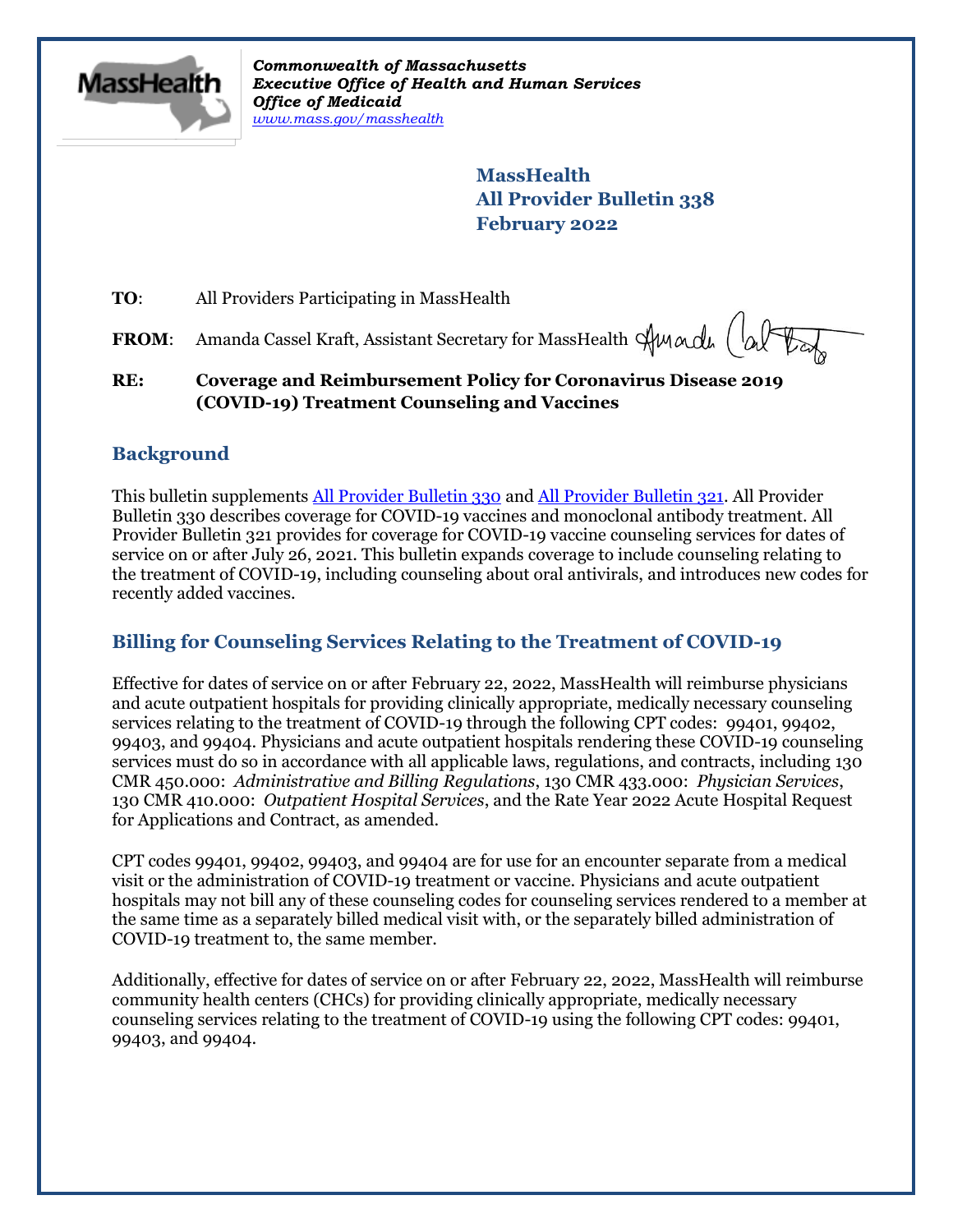## **MassHealth All Provider Bulletin 338 February 2022 Page 2 of 3**

CHCs rendering these COVID-19 counseling services must do so in accordance with all applicable laws and regulations, including 130 CMR 450.000: *Administrative and Billing Regulations* and 130 CMR 405.000: *Community Health Center Services*. CHCs may either bill for an individual medical visit or COVID-19 counseling services, but may not bill for both in a single visit. CHCs that bill for an individual medical visit for visits in which COVID-19 counseling services are provided must ensure that the visit amounts to an individual medical visit as defined under 130 CMR 405.402: *Definitions.*

These COVID-19 counseling services may include, but are not limited to, counseling about oral antivirals Paxlovid and molnupiravir. For information on appropriate use of the therapies listed below, including specific variants and resistance, please refer to guidance from the Food and Drug Administration (FDA) at [www.fda.gov.](http://www.fda.gov/)

Coverage for COVID-19 vaccine counseling will remain in place consistent with All Provider Bulletin 321. Physicians, acute outpatient hospitals, and CHCs can continue to bill for COVID-19 vaccine counseling services.

### **Rate and Coverage for COVID-19 Vaccine Administration**

Effective for the dates of service on or after January 3, 2022, eligible providers may bill and receive payment for vaccine administration at the rates identified below. Rates and billing codes will be formally codified through an administrative bulletin or the promulgation of regulations by the Executive Office of Health and Human Services.

| Code     | Description                                                                              | Rate    | <b>Effective Date</b> |
|----------|------------------------------------------------------------------------------------------|---------|-----------------------|
| 91305 SL | Pfizer-BioNTech Covid-19 Vaccine Pre-Diluted<br>(Gray Cap)                               | \$0.00  | 01/03/2022            |
| 0051A    | Pfizer-BioNTech Covid-19 Vaccine Pre-Diluted<br>(Gray Cap) Administration - First dose   | \$45.87 | 01/03/2022            |
| 0052A    | Pfizer-BioNTech Covid-19 Vaccine Pre-Diluted<br>(Gray Cap) Administration - Second dose  | \$45.87 | 01/03/2022            |
| 0053A    | Pfizer-BioNTech Covid-19 Vaccine Pre-Diluted<br>(Gray Cap) Administration - Third dose   | \$45.87 | 01/03/2022            |
| 0054A    | Pfizer-BioNTech Covid-19 Vaccine Pre-Diluted<br>(Gray Cap) Administration - Booster      | \$45.87 | 01/03/2022            |
| 0073A    | Pfizer-BioNTech Covid-19 Pediatric Vaccine<br>(Orange Cap) - Administration - Third dose | \$45.87 | 01/03/2022            |

#### **MassHealth Website**

This bulletin is available on th[e MassHealth Provider Bulletins](http://www.mass.gov/masshealth-provider-bulletins) web page.

[Sign up](https://www.mass.gov/forms/email-notifications-for-masshealth-provider-bulletins-and-transmittal-letters) to receive email alerts when MassHealth issues new bulletins and transmittal letters.